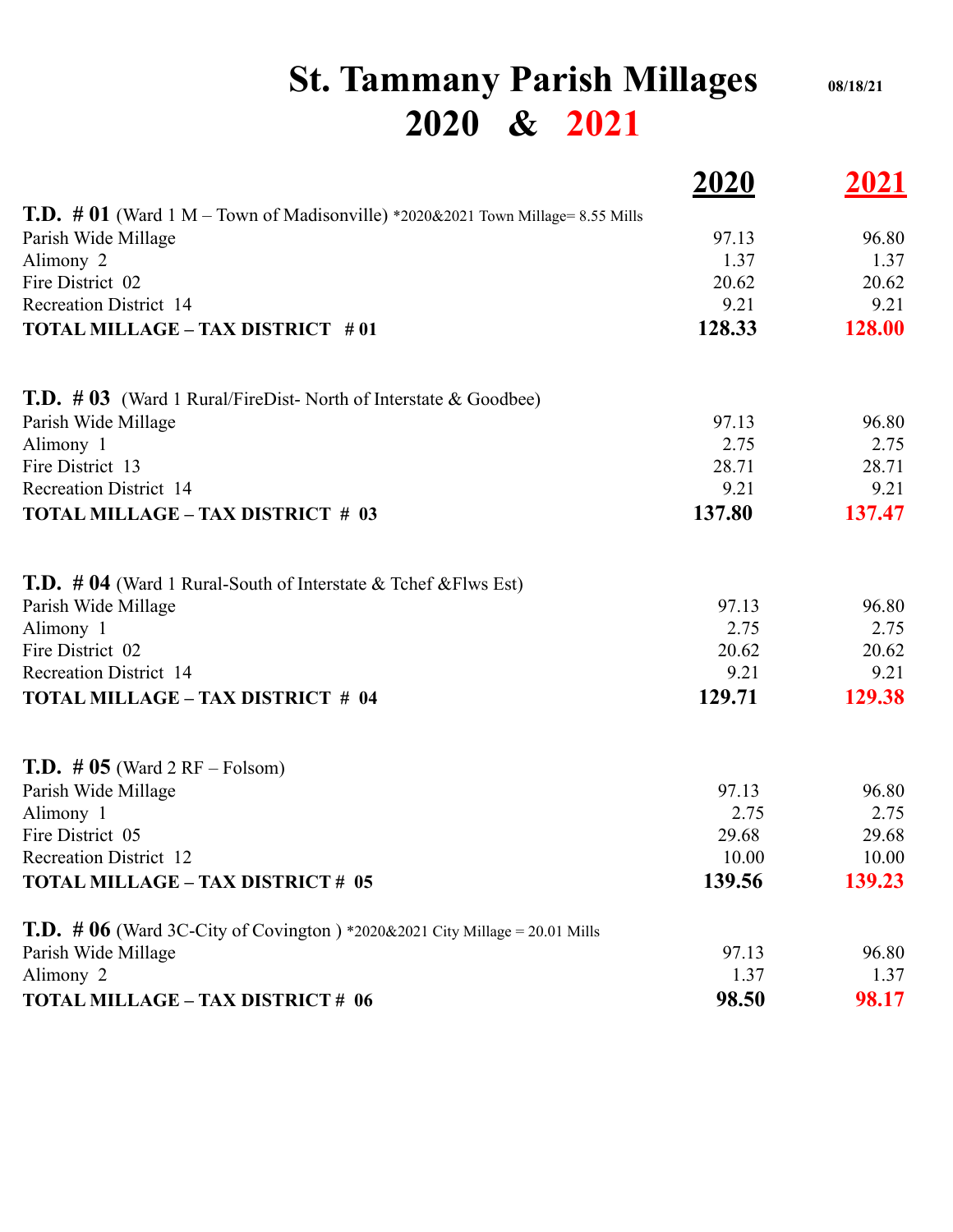| Page $2$                                                                                                                                         |             |        |
|--------------------------------------------------------------------------------------------------------------------------------------------------|-------------|--------|
|                                                                                                                                                  | <u>2020</u> | 2021   |
| <b>T.D.</b> # 07 (Ward 3 Rural-Surrounding Covington Area)                                                                                       |             |        |
| Parish Wide Millage                                                                                                                              | 97.13       | 96.80  |
| Alimony 1                                                                                                                                        | 2.75        | 2.75   |
| Fire District 12                                                                                                                                 | 24.50       | 25.00  |
| <b>TOTAL MILLAGE - TAX DISTRICT # 07</b>                                                                                                         | 124.38      | 124.55 |
| NOTE: Additional Millage (In some areas of Ward 3 Rural additional millage)                                                                      |             |        |
| Rec.Dist. $11 = 9.23$ mills                                                                                                                      |             |        |
| Rec Dist. 1 Special Code 109, E of 190/North of I-12 = 6.05 Mills &<br>Code 115 = W of Hwy 190/North I-12 = Rec Dist. 1 Special $2 = 3.27$ Mills |             |        |
| <b>T.D.</b> $\#$ 08 (Covington Country Club & Riverwood)                                                                                         |             |        |
| Parish Wide Millage                                                                                                                              | 97.13       | 96.80  |
| Alimony 1                                                                                                                                        | 2.75        | 2.75   |
| Fire District 04                                                                                                                                 | 25.38       | 26.00  |
| <b>Recreation District 01</b>                                                                                                                    | 6.90        | 6.75   |
| <b>TOTAL MILLAGE - TAX DISTRICT # 08</b>                                                                                                         | 132.16      | 132.30 |
| T.D. #10 (Ward 8 LR -Slidell Area – Levee/Road District)                                                                                         |             |        |
| Parish Wide Millage                                                                                                                              | 97.13       | 96.80  |
| Alimony 1                                                                                                                                        | 2.75        | 2.75   |
| Fire District 01                                                                                                                                 | 33.65       | 35.00  |
| Slidell Hospital                                                                                                                                 | 7.00        | 6.75   |
| Northshore Harbor Center                                                                                                                         | .33         | .30    |
| <b>TOTAL MILLAGE - TAX DISTRICT #10</b>                                                                                                          | 140.86      | 141.60 |
| T.D. #12 (Ward 4Rural – Outside Mandeville)                                                                                                      |             |        |
| Parish Wide Millage                                                                                                                              | 97.13       | 96.80  |
| Alimony 1                                                                                                                                        | 2.75        | 2.75   |
| Fire District 04                                                                                                                                 | 25.38       | 26.00  |
| <b>Recreation District 01</b>                                                                                                                    | 6.90        | 6.75   |
| <b>TOTAL MILLAGE - TAX DISTRICT #12</b>                                                                                                          | 132.16      | 132.30 |
|                                                                                                                                                  |             |        |

## **NOTE:**

**Additional Millage (In some areas of Ward 4 Rural additional millage)**

(Lighting Dist.  $#6 = 2.09$  mills)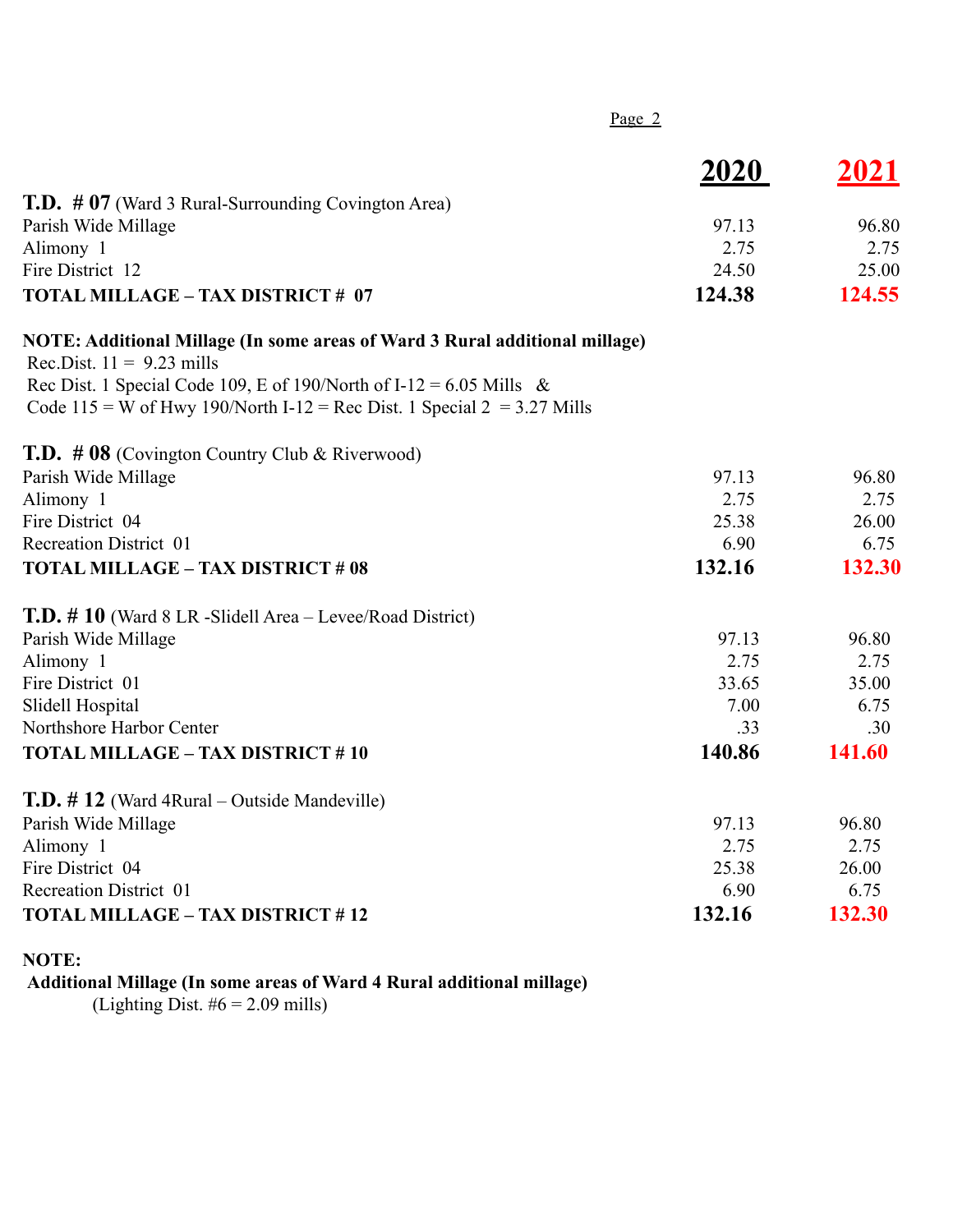|                                                                                                                  | Page 3      |        |
|------------------------------------------------------------------------------------------------------------------|-------------|--------|
|                                                                                                                  | <u>2020</u> | 2021   |
| <b>T.D.</b> #13 (Ward 5Rural North-Surrounding Sun Area/North of Bush)                                           |             |        |
| Parish Wide Millage                                                                                              | 97.13       | 96.80  |
| Alimony 1                                                                                                        | 2.75        | 2.75   |
| Fire District 9                                                                                                  | 35.00       | 35.00  |
| <b>Recreation District 02</b>                                                                                    |             |        |
| <b>TOTAL MILLAGE - TAX DISTRICT #13</b>                                                                          | 134.88      | 134.55 |
| <b>T.D.</b> # 14 (Ward 4 M – City of Mandeville) *2020 & 2021 City Millage = 8.86 Mills                          |             |        |
| Parish Wide Millage                                                                                              | 97.13       | 96.80  |
| Alimony 2                                                                                                        | 1.37        | 1.37   |
| Fire District 04                                                                                                 | 25.38       | 26.00  |
| <b>Recreation District 01</b>                                                                                    | 6.90        | 6.75   |
| <b>TOTAL MILLAGE - TAX DISTRICT #14</b>                                                                          | 130.78      | 130.92 |
| <b>NOTE:</b>                                                                                                     |             |        |
| Additional Millage (In some areas of Ward 4 Mandeville additional millage)<br>(Lighting Dist. $#6 = 2.09$ mills) |             |        |
| <b>T.D.</b> # 15 (Ward 10AS- Town of Abita Springs) $*2020 \& 2021$ Town Millage=15.25 Mills                     |             |        |
| Parish Wide Millage                                                                                              | 97.13       | 96.80  |
| Alimony 2                                                                                                        | 1.37        | 1.37   |
| Fire District 08                                                                                                 | 32.25       | 32.25  |
| <b>Recreation District 11</b>                                                                                    | 9.23        | 9.23   |
| <b>TOTAL MILLAGE - TAX DISTRICT #15</b>                                                                          | 139.98      | 139.65 |
| <b>T.D.</b> # 16 (Ward 10 Rural – Rural Abita Springs Area)                                                      |             |        |
| Parish Wide Millage                                                                                              | 97.13       | 96.80  |
| Alimony 1                                                                                                        | 2.75        | 2.75   |
| Fire District 08                                                                                                 | 32.25       | 32.25  |
| <b>Recreation District 11</b>                                                                                    | 9.23        | 9.23   |
| <b>TOTAL MILLAGE - TAX DISTRICT #16</b>                                                                          | 141.36      | 141.03 |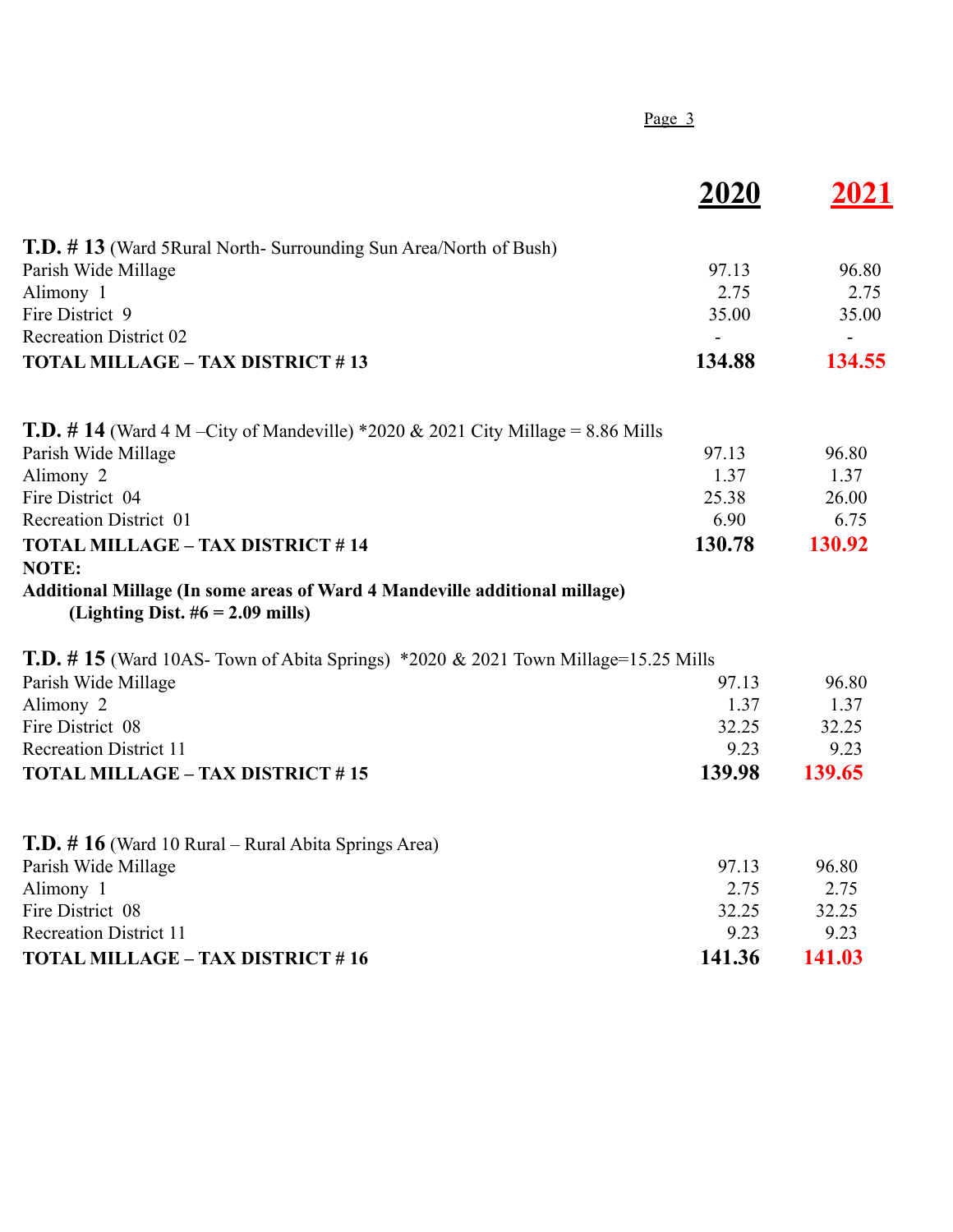|                                                                              | Page $4$         |              |
|------------------------------------------------------------------------------|------------------|--------------|
|                                                                              | <u>2020</u>      | 2021         |
| <b>T.D.</b> #17 (Ward 2 Rural/Mosquito – West Folsom/Spring River Park Area) |                  |              |
| Parish Wide Millage                                                          | 97.13            | 96.80        |
| Alimony 1                                                                    | 2.75             | 2.75         |
| Fire District 05                                                             | 29.68            | 29.68        |
| <b>Recreation District 12</b>                                                | 10.00            | 10.00        |
| <b>TOTAL MILLAGE - TAX DISTRICT #17</b>                                      | 139.56           | 139.23       |
| <b>T.D.</b> # 18 (Ward 6 Rural – Talisheek Area)                             |                  |              |
| Parish Wide Millage                                                          | 97.13            | 96.80        |
| Alimony 1                                                                    | 2.75             | 2.75         |
| Fire District 07                                                             | 19.74            | 19.74        |
| Recreation District 07 (Not renewed for 2016)                                | $\boldsymbol{0}$ | $\theta$     |
| Slidell Hospital                                                             | 7.00             | 6.75         |
| <b>TOTAL MILLAGE - TAX DISTRICT #18</b>                                      | 126.62           | 126.04       |
| <b>T.D.</b> # 19 (Ward 5 Sun – Village of Sun)                               |                  |              |
| Parish Wide Millage                                                          | 97.13            | 96.80        |
| Alimony 1                                                                    | 2.75             | 2.75         |
| Fire District 09                                                             | 35.00            | 35.00        |
| <b>Recreation District 02</b>                                                | $\boldsymbol{0}$ | $\theta$     |
| <b>TOTAL MILLAGE - TAX DISTRICT #19</b>                                      | 134.88           | 134.55       |
| <b>T.D.</b> $\#$ 20 (Ward 5 Rural – Bush Area)                               |                  |              |
| Parish Wide Millage                                                          | 97.13            | 96.80        |
| Alimony 1                                                                    | 2.75             | 2.75         |
| Fire District 09                                                             | 35.00            | 35.00        |
| Recreation District 02                                                       | $\boldsymbol{0}$ | $\mathbf{0}$ |
| <b>TOTAL MILLAGE - TAX DISTRICT #20</b>                                      | 134.88           | 134.55       |
| <b>T.D.</b> # 21 (Ward 7 Rural – Lacombe Area)                               |                  |              |
| Parish Wide Millage                                                          | 97.13            | 96.80        |
| Alimony 1                                                                    | 2.75             | 2.75         |
| Fire District 03                                                             | 34.95            | 34.95        |
| Lighting District 1                                                          | 4.05             | 4.05         |
| <b>Recreation District 04</b>                                                | 10.61            | 10.61        |
| Slidell Hospital                                                             | 7.00             | 6.75         |
| <b>TOTAL MILLAGE - TAX DISTRICT #21</b>                                      | 156.49           | 155.91       |
| Note: Recreation Dist. #4 NOT in some areas                                  |                  |              |
| Remove 10.61 mills = 145.88 mills (2020) 145.30 mills (2021)                 |                  |              |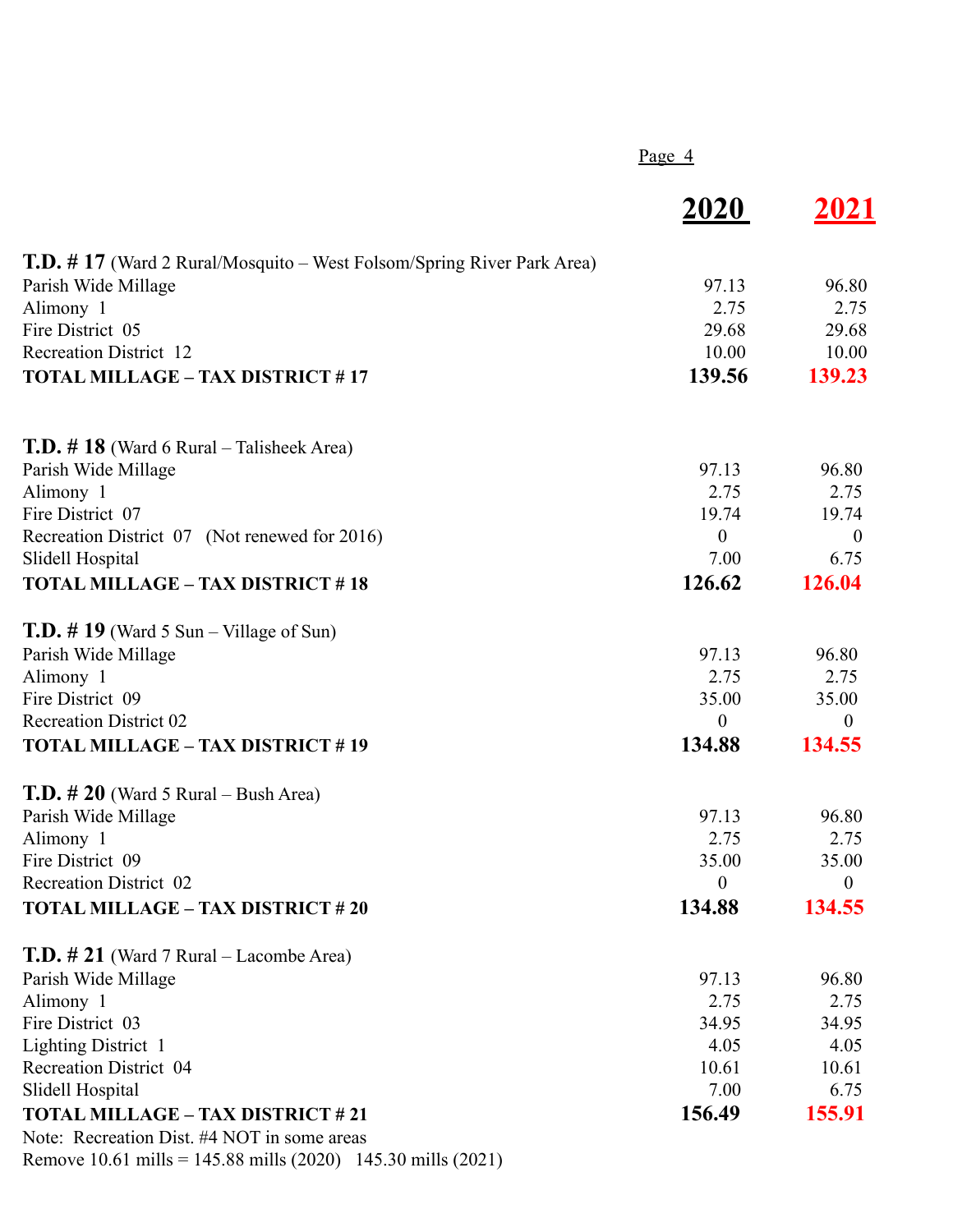Page 5

|                                                                                           | <b>2020</b> | 2021   |
|-------------------------------------------------------------------------------------------|-------------|--------|
| <b>T.D.</b> # 22 (Ward 8 PR – Town of Pearl River) *2020 & 2021 Town Millage = 9.50 Mills |             |        |
| Parish Wide Millage                                                                       | 97.13       | 96.80  |
| Alimony <sub>2</sub>                                                                      | 1.37        | 1.37   |
| Fire District 11                                                                          | 40.30       | 40.30  |
| Northshore Harbor Center                                                                  | .33         | .30    |
| Slidell Hospital                                                                          | 7.00        | 6.75   |
| <b>TOTAL MILLAGE - TAX DISTRICT #22</b>                                                   | 146.13      | 145.52 |
| <b>T.D.</b> # 23 (Ward 8 Slidell – City of Slidell) *2020 & 2021 City Millage = 26.09     |             |        |
| Parish Wide Millage                                                                       | 97.13       | 96.80  |
| Alimony 2                                                                                 | 1.37        | 1.37   |
| Fire District 01                                                                          | 33.65       | 35.00  |
| Northshore Harbor Center                                                                  | .33         | .30    |
| Slidell Hospital                                                                          | 7.00        | 6.75   |
| <b>TOTAL MILLAGE - TAX DISTRICT #23</b>                                                   | 139.48      | 140.22 |
| <b>T.D.</b> # 24 (Ward 9 Slidell – City of Slidell) *2020 & 2021 City Millage = 26.09     |             |        |
| Parish Wide Millage                                                                       | 97.13       | 96.80  |
| Alimony 2                                                                                 | 1.37        | 1.37   |
| Fire District 01                                                                          | 33.65       | 35.00  |
| Northshore Harbor Center                                                                  | .33         | .30    |
| Slidell Hospital                                                                          | 7.00        | 6.75   |
| <b>TOTAL MILLAGE - TAX DISTRICT #24</b>                                                   | 139.48      | 140.22 |
| <b>T.D.</b> # 25 (Ward 8 NF –Rural Fire –Surrounding Pearl River Area)                    |             |        |
| Parish Wide Millage                                                                       | 97.13       | 96.80  |
| Alimony 1                                                                                 | 2.75        | 2.75   |
| Fire District 11                                                                          | 40.30       | 40.30  |
| Northshore Harbor Center                                                                  | .33         | .30    |
| Slidell Hospital                                                                          | 7.00        | 6.75   |
| <b>TOTAL MILLAGE - TAX DISTRICT #25</b>                                                   | 147.51      | 146.90 |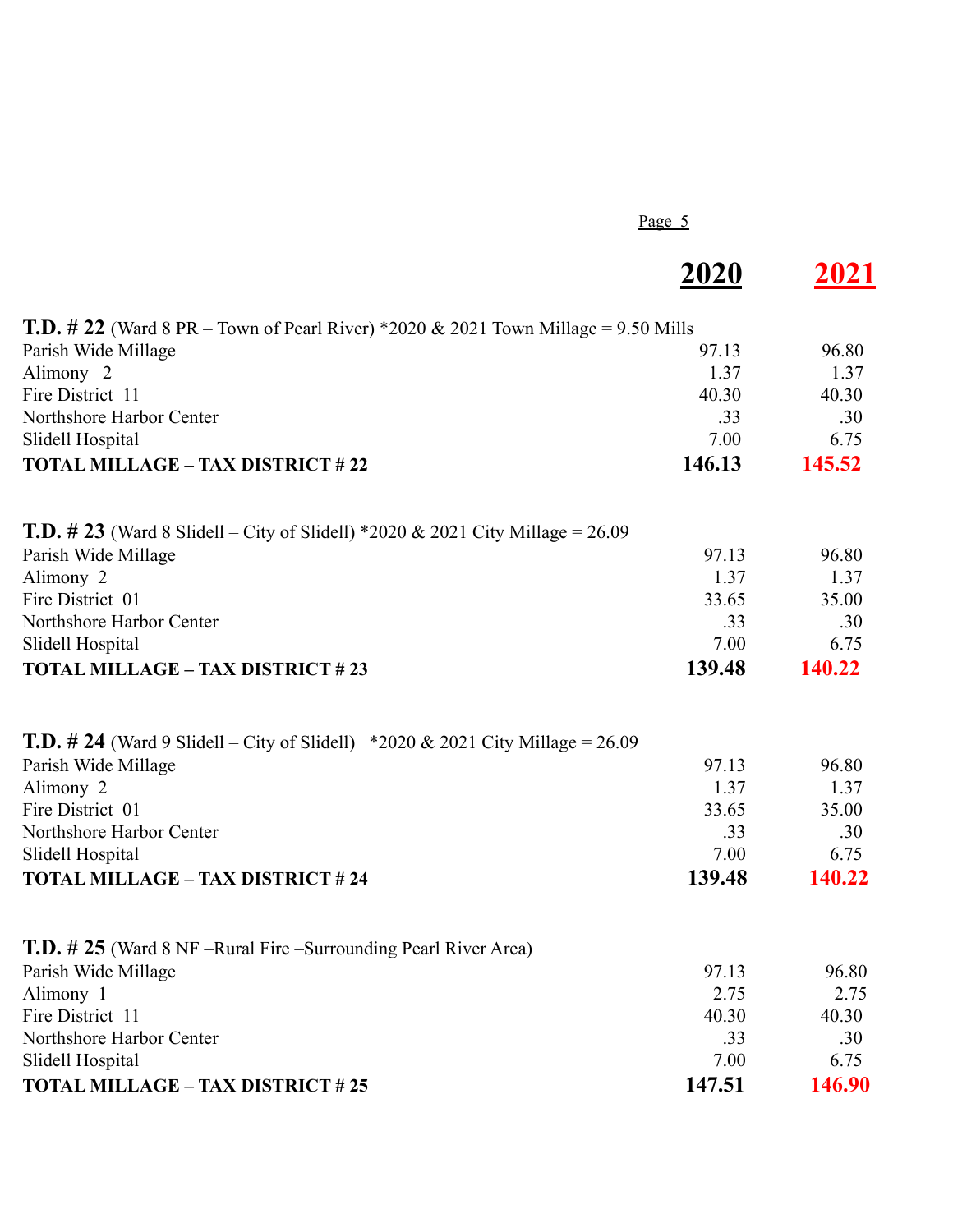Page 6

|                                                                              | <b>2020</b> | 2021   |
|------------------------------------------------------------------------------|-------------|--------|
| <b>T.D.</b> # 26 (Ward 8 RO-Rural Outside Levee Dist – South of Pearl River) |             |        |
| Parish Wide Millage                                                          | 97.13       | 96.80  |
| Alimony 1                                                                    | 2.75        | 2.75   |
| Fire District 01                                                             | 33.65       | 35.00  |
| Northshore Harbor Center                                                     | .33         | .30    |
| Slidell Hospital                                                             | 7.00        | 6.75   |
| <b>TOTAL MILLAGE - TAX DISTRICT #26</b>                                      | 140.86      | 141.60 |
| <b>T.D.</b> # 27 (Ward 8 RL-Rural Levee – North/East of Slidell)             |             |        |
| Parish Wide Millage                                                          | 97.13       | 96.80  |
| Alimony 1                                                                    | 2.75        | 2.75   |
| Fire District 01                                                             | 33.65       | 35.00  |
| Northshore Harbor Center                                                     | .33         | .30    |
| Slidell Hospital                                                             | 7.00        | 6.75   |
| <b>TOTAL MILLAGE - TAX DISTRICT #27</b>                                      | 140.86      | 141.60 |
| <b>T.D.</b> $\#$ 28 (Ward 9 Rural – West of Slidell)                         |             |        |
| Parish Wide Millage                                                          | 97.13       | 96.80  |
| Alimony 1                                                                    | 2.75        | 2.75   |
| Fire District 01                                                             | 33.65       | 35.00  |
| <b>Lighting District 4</b>                                                   | 3.89        | 3.89   |
| Northshore Harbor Center                                                     | .33         | .30    |
| Slidell Hospital                                                             | 7.00        | 6.75   |
| <b>TOTAL MILLAGE - TAX DISTRICT #28</b>                                      | 144.75      | 145.49 |
| T.D. #29 (Lake Crossing – Cellular Towers)                                   |             |        |
| Parish Wide Millage                                                          | 97.13       | 96.80  |
| Alimony 1                                                                    | 2.75        | 2.75   |
| <b>TOTAL MILLAGE - TAX DISTRICT #28</b>                                      | 99.88       | 99.55  |

| <b>T.D. #30</b> (Ward 8ROLF-Rural, Outside Levee, Road & Fire Dist.-Boarders Lake, Rigolets) |       |       |
|----------------------------------------------------------------------------------------------|-------|-------|
| Parish Wide Millage                                                                          | 97.13 | 96.80 |
| Alimony 1                                                                                    | 2.75  | 2.75  |
| Northshore Harbor Center                                                                     | .33   | .30   |
| Slidell Hospital                                                                             | 7.00  | 6.75  |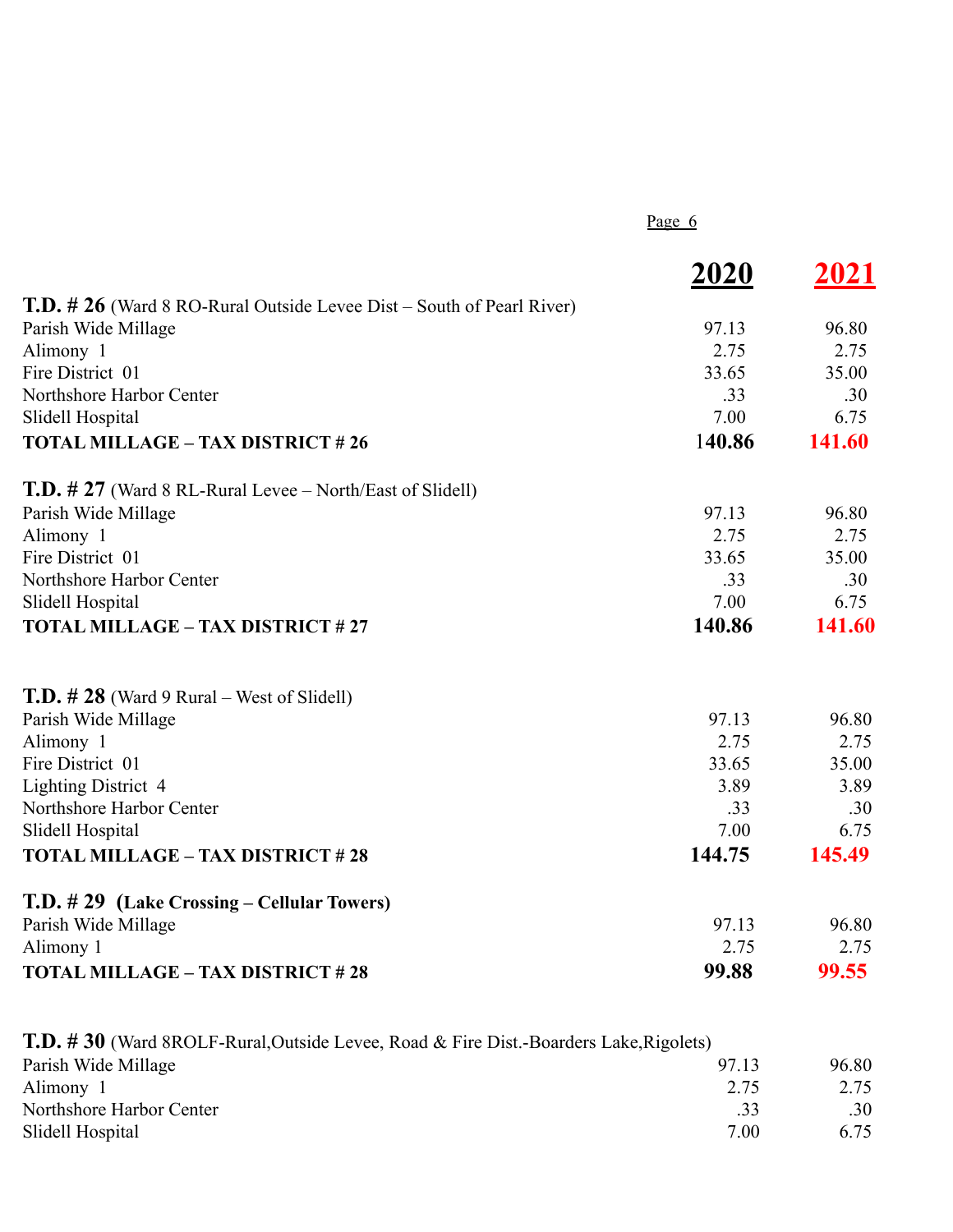|                                                                                     | Page $7$    |        |
|-------------------------------------------------------------------------------------|-------------|--------|
|                                                                                     | <b>2020</b> | 2021   |
| <b>T.D.</b> $\# 31$ (Ward $8 SR - Sub Road - East of Slidell)$ )                    |             |        |
| Parish Wide Millage                                                                 | 97.13       | 96.80  |
| Alimony 1                                                                           | 2.75        | 2.75   |
| Fire District 01                                                                    | 33.65       | 35.00  |
| Northshore Harbor Center                                                            | .33         | .30    |
| Slidell Hospital                                                                    | 7.00        | 6.75   |
| <b>TOTAL MILLAGE - TAX DISTRICT #31</b>                                             | 140.86      | 141.60 |
| <b>T.D.</b> $\#$ 32 (Ward 9 NF – Rural Fire – West of Pearl River)                  |             |        |
| Parish Wide Millage                                                                 | 97.13       | 96.80  |
| Alimony 1                                                                           | 2.75        | 2.75   |
| Fire District 11                                                                    | 40.30       | 40.30  |
| <b>Lighting District 4</b>                                                          | 3.89        | 3.89   |
| Northshore Harbor Center                                                            | .33         | .30    |
| Slidell Hospital                                                                    | 7.00        | 6.75   |
| <b>TOTAL MILLAGE - TAX DISTRICT #32</b>                                             | 151.40      | 150.79 |
| <b>T.D.</b> # 33 (Ward 3 RW – Rural Water District – Bogalusa Hwy/Military Rd Area) |             |        |
| Parish Wide Millage                                                                 | 97.13       | 96.80  |
| Alimony 1                                                                           | 2.75        | 2.75   |
| Water District 2                                                                    | 3.26        | 5.02   |
| Fire District 12                                                                    | 24.50       | 25.00  |
| <b>TOTAL MILLAGE - TAX DISTRICT #33</b>                                             | 127.64      | 129.57 |
| <b>T.D.</b> #34 (Ward 10 RW – Rural Water District – Lowe Davis Rd Area)            |             |        |
| Parish Wide Millage                                                                 | 97.13       | 96.80  |
| Alimony 1                                                                           | 2.75        | 2.75   |
| Water District 2                                                                    | 3.26        | 5.02   |
| Fire District 08                                                                    | 32.25       | 32.25  |
| <b>Recreation District 11</b>                                                       | 9.23        | 9.23   |
| <b>TOTAL MILLAGE - TAX DISTRICT #34</b>                                             | 144.62      | 146.05 |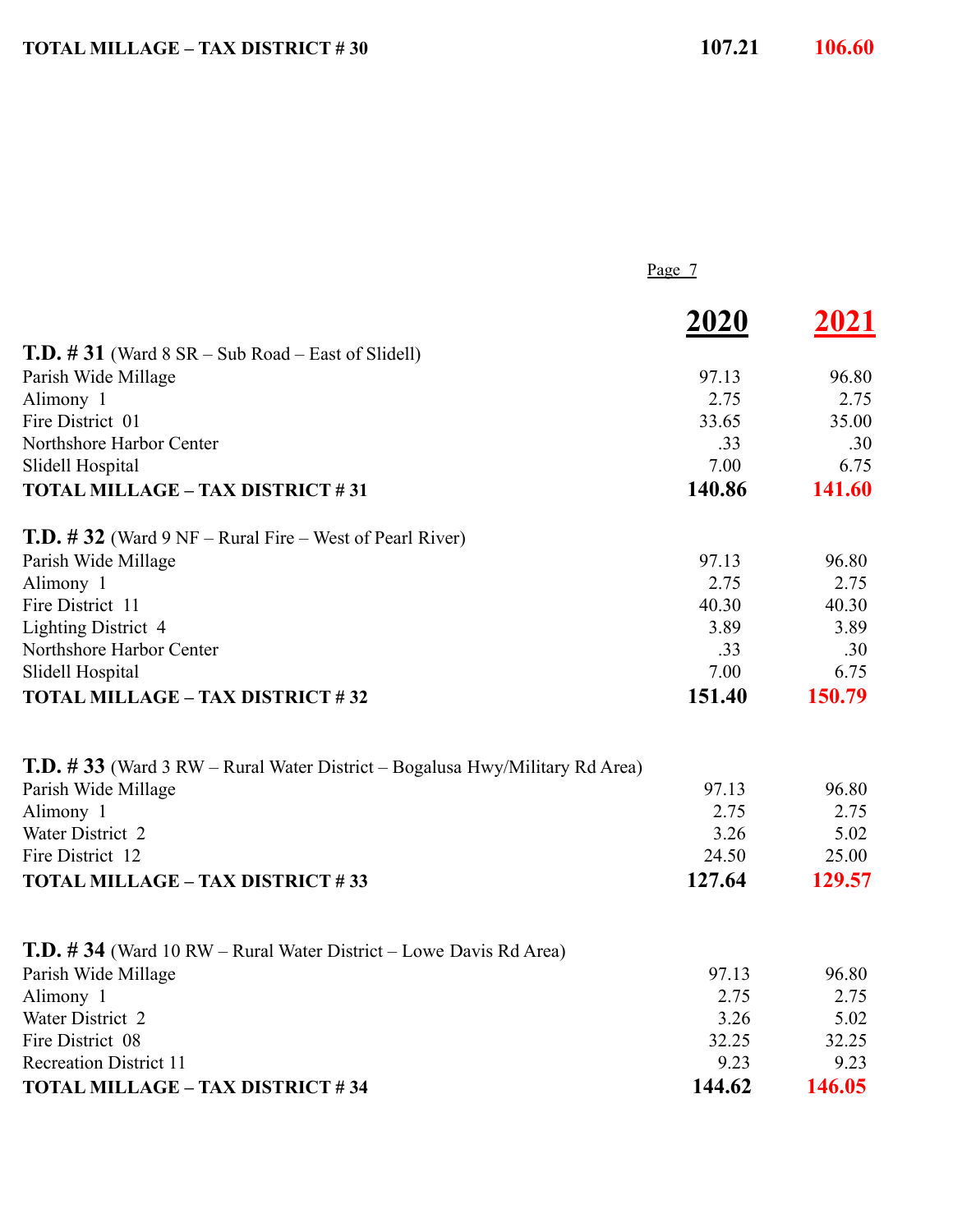| <b>T.D.</b> # 35 (Ward 2 Rural – Lee Road Area) |        |        |
|-------------------------------------------------|--------|--------|
| Parish Wide Millage                             | 97.13  | 96.80  |
| Alimony 1                                       | 2.75   | 2.75   |
| Fire District 06                                | 18.98  | 20.12  |
| <b>Recreation District 06</b>                   | 1026   | 10.26  |
| <b>TOTAL MILLAGE - TAX DISTRICT #35</b>         | 129.12 | 129.93 |

|                                                                       | Page 8 |        |
|-----------------------------------------------------------------------|--------|--------|
|                                                                       | 2020   | 2021   |
| <b>T.D.</b> #36 (Ward 8 LD – Lighting District - French Branch Ests.) |        |        |
| Parish Wide Millage                                                   | 97.13  | 96.80  |
| Alimony 1                                                             | 2.75   | 2.75   |
| Fire District 01                                                      | 33.65  | 35.00  |
| Lighting District 5 (not renewed)                                     |        |        |
| Northshore Harbor Center                                              | .33    | .30    |
| Slidell Hospital                                                      | 7.00   | 6.75   |
| <b>TOTAL MILLAGE - TAX DISTRICT #36</b>                               | 140.86 | 141.60 |

| <b>T.D. #37</b> (Ward 9 RL – Rural Lighting – Eden Isles, Oak Harbor, Lakeshore Ests., etc.) |        |        |
|----------------------------------------------------------------------------------------------|--------|--------|
| Parish Wide Millage                                                                          | 97.13  | 96.80  |
| Alimony 1                                                                                    | 2.75   | 2.75   |
| Fire District 01                                                                             | 33.65  | 35.00  |
| <b>Lighting District 7</b>                                                                   | 2.86   | 2.86   |
| Northshore Harbor Center                                                                     | .33    | .30    |
| Slidell Hospital                                                                             | 7.00   | 6.75   |
| <b>TOTAL MILLAGE - TAX DISTRICT #37</b>                                                      | 143.72 | 144.46 |

| <b>T.D.</b> # 38 (Ward 3 Water Sewer – Hwy 36 Cov to Abita Area) |        |        |
|------------------------------------------------------------------|--------|--------|
| Parish Wide Millage                                              | 97.13  | 96.80  |
| Alimony 1                                                        | 2.75   | 2.75   |
| Water District 2                                                 | 3 26   | 5.02   |
| Fire District 12                                                 | 24.50  | 25.00  |
| <b>TOTAL MILLAGE - TAX DISTRICT #38</b>                          | 127.64 | 129.57 |

| <b>T.D.</b> #39 (Ward 10 WS – Water Sewer – Outside Abita Springs) |       |       |
|--------------------------------------------------------------------|-------|-------|
| Parish Wide Millage                                                | 97 13 | 96.80 |
| Alimony 1                                                          | 2.75  | 2.75  |
| Water District 2                                                   | 3.26  | 5.02  |
| Fire District 08                                                   | 32 25 | 32.25 |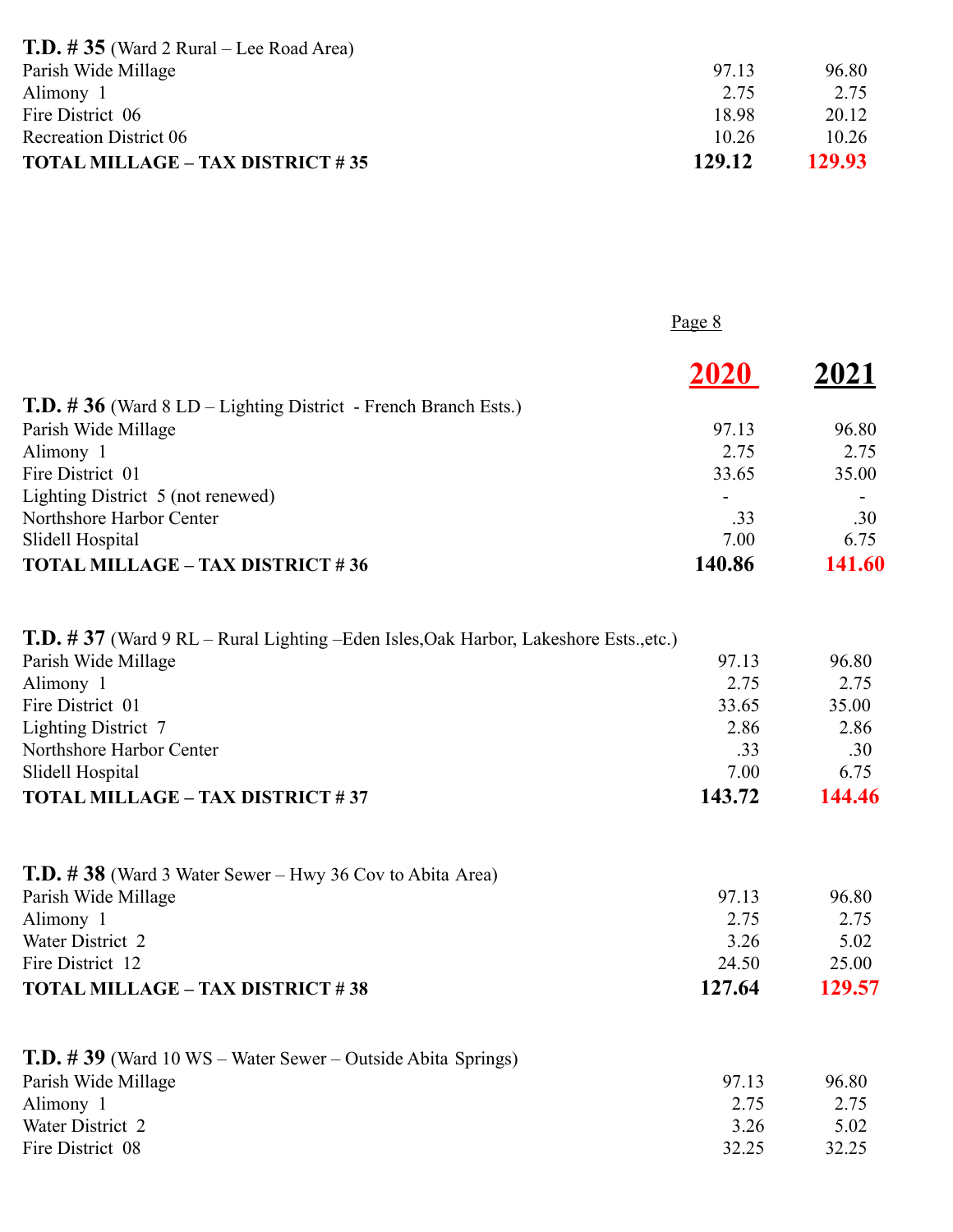## **PARISH WIDE MILLAGE BREAKDOWN**

|                                                     | 2020  | 2021  |
|-----------------------------------------------------|-------|-------|
| Law Enforcement                                     | 11.14 | 11.14 |
| School Dist. No. 12 Bond/Interest                   | 13.90 | 13.90 |
| School Const.Tax                                    | 3.48  | 3.48  |
| School Maint. Operations                            | 4.42  | 4.42  |
| School Bldg. Repair                                 | 3.14  | 3.14  |
| School Operation and Maint.                         | 32.41 | 32.41 |
| School - Additional Support-General Fund (New 2013) | 2.75  | 2.75  |
| School Security SRO MHP                             | 1.90  | 1.90  |
| Florida Parish Juvenile Center                      | 2.75  | 2.75  |
| Drainage Maintenance                                | 1.69  | 1.69  |
| Library                                             | 5.78  | 5.78  |
| Parish Special Assessor                             | 2.47  | 2.47  |
| Public Health                                       | 1.69  | 1.69  |
| Mosquito District No. 2                             | 3.90  | 3.57  |
| Animal Shelter                                      | .78   | .78   |
| STARC/Council On Aging                              | 1.83  | 1.83  |
| Coroner                                             | 3.10  | 3.10  |
| <b>TOTAL PARISH WIDE MILLAGE</b>                    | 97.13 | 96.80 |

**City Millages 2020 2021**